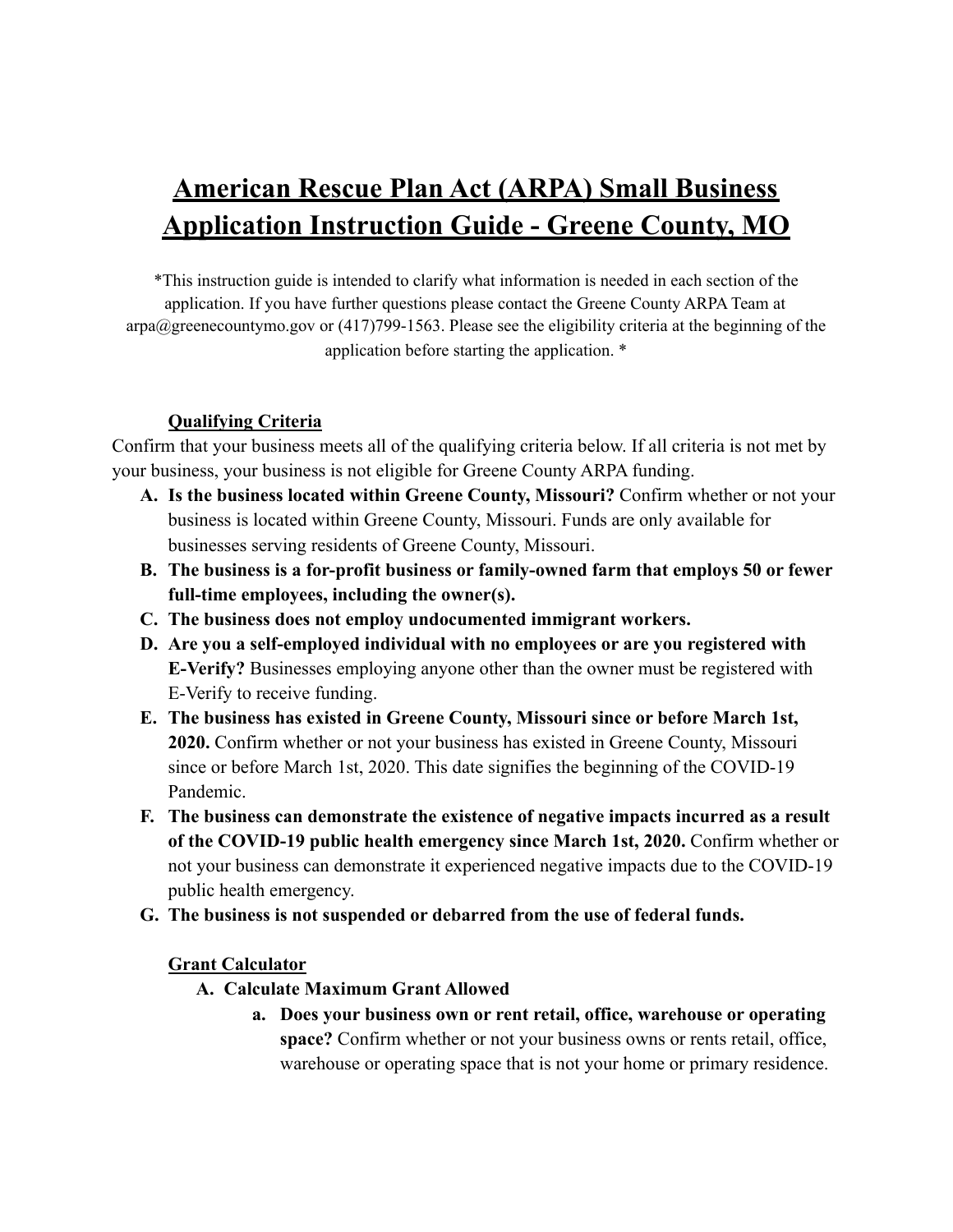- **b. Enter the total number of full-time employees currently employed by your business (not including yourself)**. Full and part time employee counts may only include employees working at locations inside Greene County
- **c. Enter the total number of part-time employees currently employed by your business (not including yourself).** Contract labor (1099 employees) may be counted as part time employees if your business is their primary source of income.

# **B. Calculate Economic Impact Of Covid On Your Business**

- **a. Reasonable estimate of increased expenditures due to COVID-19** This may include increased labor for cleaning, sanitizing supplies, masks, signage, technology, equipment, & other modifications for social distancing.
- **b. Reasonable estimate of lost gross profit due to COVID-19** This is revenue minus cost of goods sold and other direct expenses.
- **c. Briefly describe the basis of calculation for this estimate.** Explain how you calculated/determined your business' estimated impact to date.
- **d. List sources of COVID related economic relief already received to date:** If your business has received COVID related economic relief, identify the source of the relief as well as how much relief was provided.
- **C. Proposed Projects** If your total economic relief to date is less than your estimated impact to date, you may apply for the difference as a "project grant."
	- a. If you choose to apply, describe the project(s) and your requested amount to fund them.

# **General / Contact Information**

# **a. Business Contact Information**

- **i. Registered Name of Business:** Provide the legal LLC name of the business requesting funding.
- **ii. Doing Business As (DBA):** Provide your business' DBA name, trade name, fictitious name, or assumed name.
- **iii. Website or Facebook Page address:** If available, provide your business' website or Facebook Page address.
- **iv. Business Phone Number:** Provide a phone number suitable for future correspondence with your business.
- **v. Correspondence Mailing Address:** Provide the address of the organization requesting funding. (Address Line, City, State, and Zip Code)
- vi. **Business Operation Address (if multiple locations, just provide one predominant location where business is conducted)**: Provide the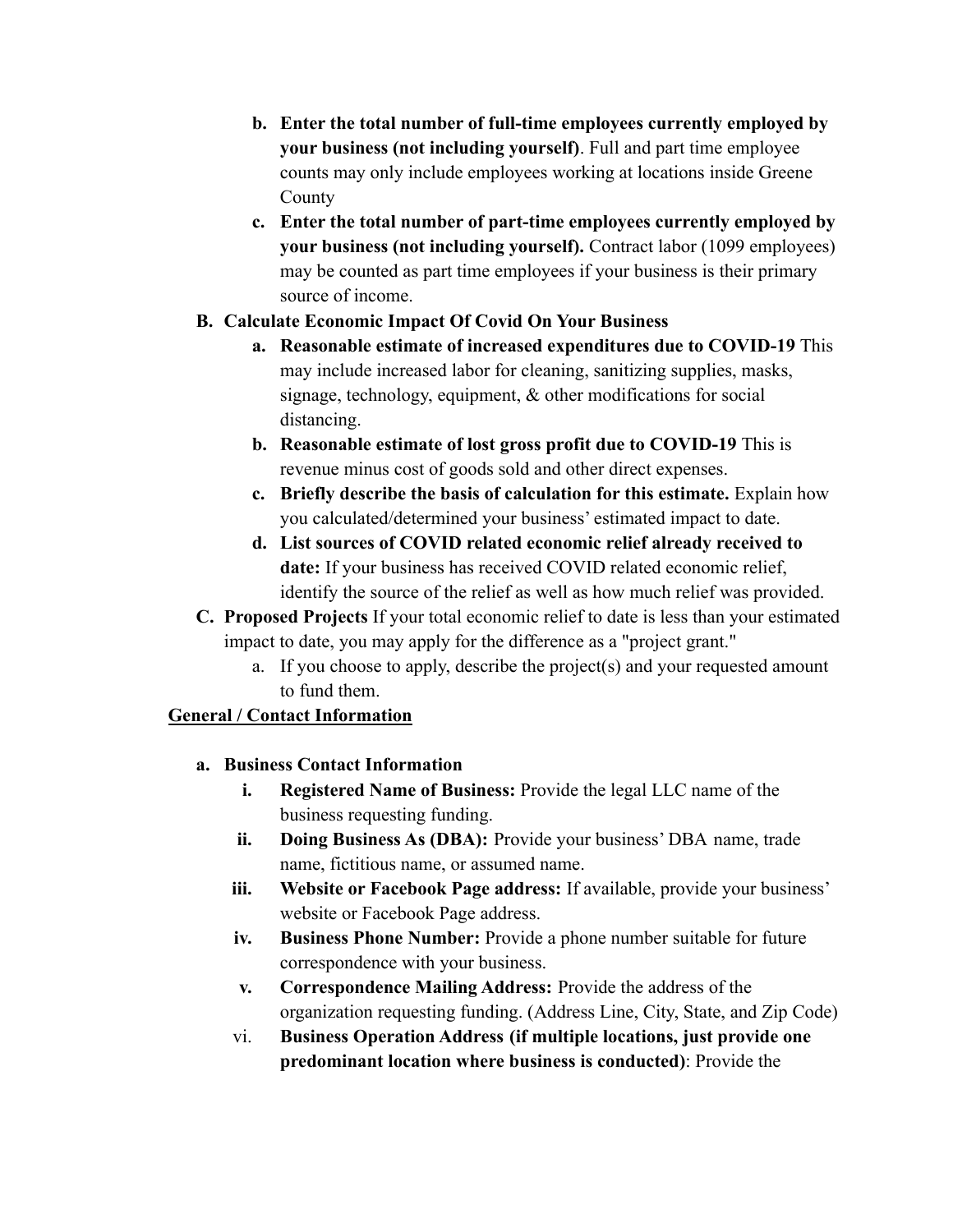address to the location where your business is conducted. (Address Line, City, State, and Zip Code)

**vii. Is the above address also your home or primary residence?** Confirm whether or not the business operation address you provided is also your home or primary residence?

Yes No

- **b. Description of General Business Operations**
	- **i. Services or Goods Provided:** Select the category of goods or services for which your business provides. Select "other" if your goods or services are not represented in the categories given. If "other" is selected, describe the goods or services your business provides.
	- ii. **Is the business located within Greene County, Missouri?** Confirm whether or not your business is located within Greene County, Missouri. Funds are only available for businesses serving residents of Greene County, Missouri
	- **iii. Does the business have additional locations/facilities/offices located outside of Greene County, Missouri?** Confirm whether or not your business has offices, branches, or locations outside of Greene County, Missouri?

```
Yes No
```
- **iv. What year was your business established (if 2020, provide month):** Provide the year in which your business was established. If your business was established in 2020, provide the month in 2020 in which it was established.
- **v. Federal Employer ID #(FEIN):** Provide the nine-digit Federal Employer Identification Number of your business

**Demographic Information** (This section is optional. Businesses who do not complete the section will not be penalized, and the amount of ARPA funds will not be negatively impacted. Should you choose to complete the following section, the information provided will be used exclusively for internal reporting in accordance with the equity component of the US Treasury guidelines.)

- **c. Race/Ethnicity of Primary Business Owner** Provide the race/ethnicity of your business' primary owner by checking the option most suitable. If you choose to withhold this information, check the line after "Prefer Not to Say."
	- **i. White\_\_\_**
	- **ii. Black/African American\_\_\_**
	- **iii. Hispanic/Latino\_\_\_**
	- **iv. American Indian/Alaska Native\_\_\_**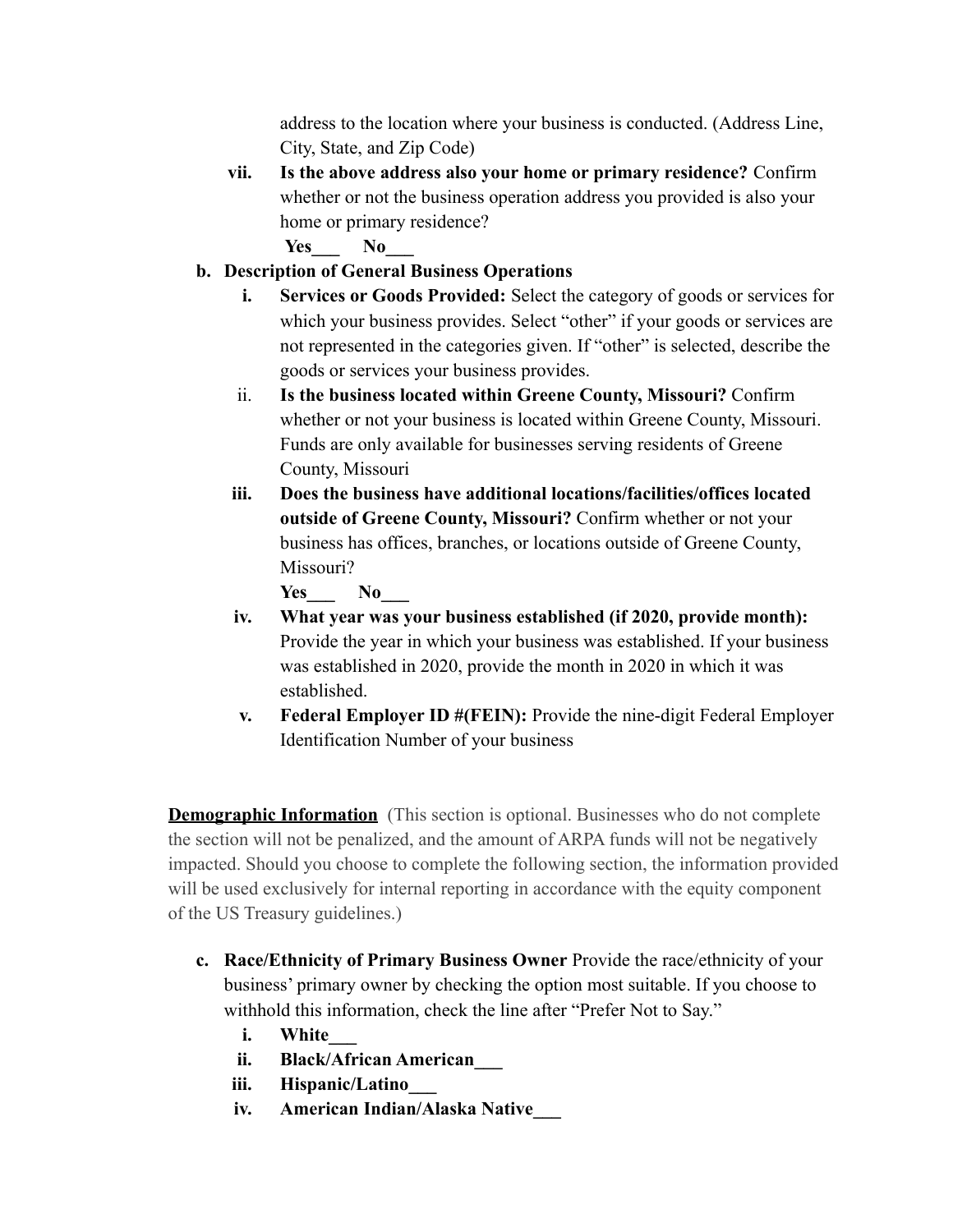- **v. Asian\_\_\_**
- **vi. 2 or More Races\_\_\_**
- **vii. Other\_\_\_**
- **viii. Prefer not to Say\_\_\_**
- **d. Gender of Primary Business Owner** Provide the gender identity of your business' primary owner by checking the option most suitable. If you choose to withhold this information, check the line after "Prefer Not to Say."
	- **i. Male\_\_\_**
	- **ii. Female\_\_\_**
	- **iii. Transgender\_\_\_**
	- **iv. Non-Binary\_\_\_**
	- **v. Prefer Not to Say\_\_\_**
- **e. Is the small business veteran-owned?** Please select whether or not the owner of the small business is a veteran.
- **f. Does the small business owner have a disability?** Please select whether or not the owner of the small business has a disability.
- **g. Besides the owner of the small business, are there others employed by this business?** Confirm whether or not more than one individual is employed by this business. Your answer may determine the relevance of further application questions and documentation.
	- **i. Yes\_\_\_ No\_\_\_**
	- **ii. If you responded "Yes" to the previous question, approximately what percentage of your employees report being:** Please provide the racial/ethnic makeup of those employed by your business. Ensure that the statistics are represented by a percentage. If you choose to withhold this information or are unsure about this information, check the line after "Unsure or Prefer Not to Say."
		- **1. White\_\_\_**
		- **2. Black/African American\_\_\_**
		- **3. Hispanic/Latino\_\_\_**
		- **4. American Indian/Alaska Native\_\_\_**
		- **5. Asian\_\_\_**
		- **6. 2 or More Races\_\_\_**
		- **7. Other\_\_\_**
		- **8. Unsure or Prefer Not to Say\_\_\_**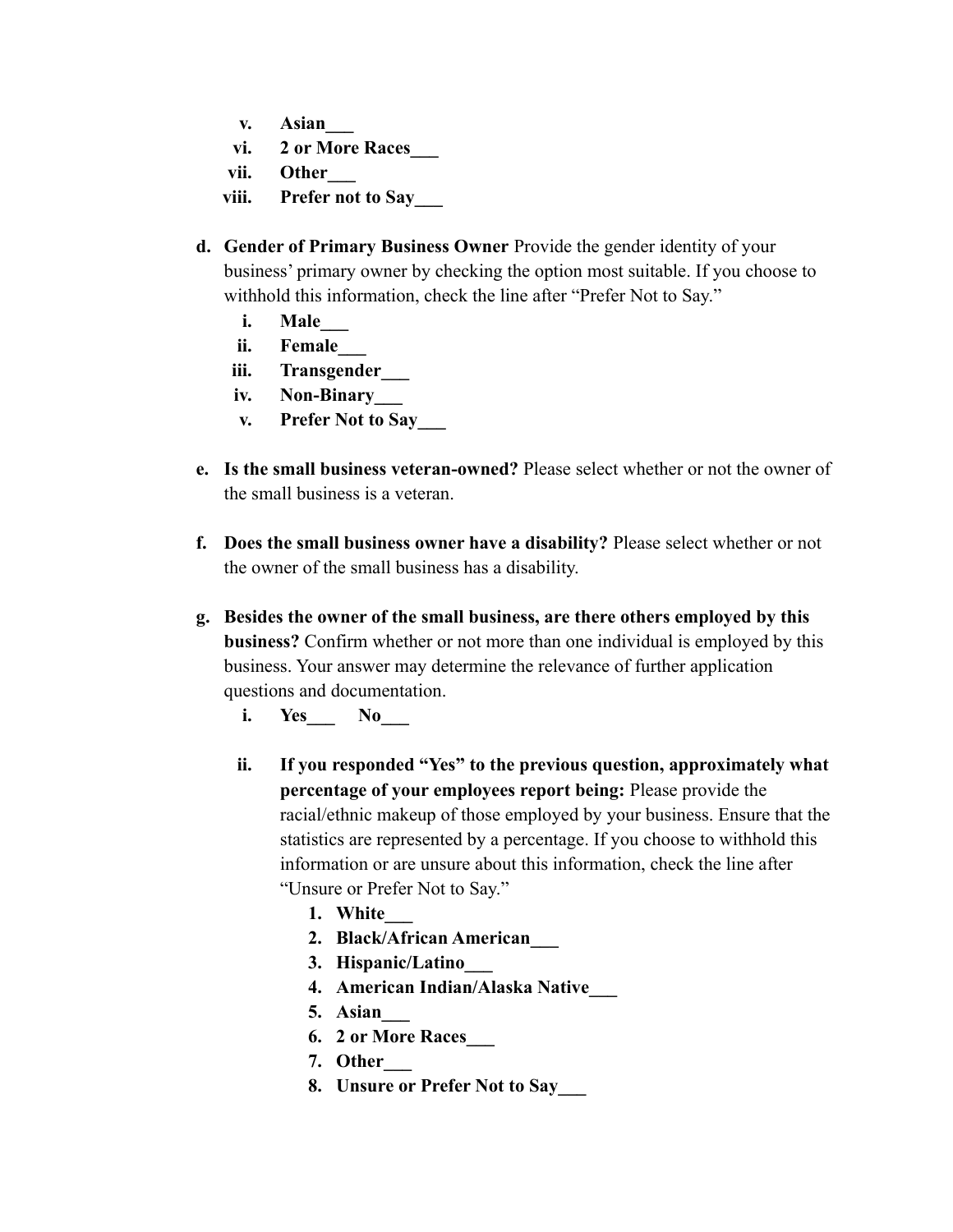#### **Application Overview**

#### **a. ARPA Utilization**

The American Rescue Plan Act was created to assist small businesses in their efforts to respond to the COVID-19 public health emergency by prioritizing economic recovery and effective public health solutions. Greene County understands that your business was uniquely impacted. By answering the following questions and detailing how COVID-19 impacted the operations of your small business, you assist Greene County in creating an appropriate and measured response.

- **i. Please select the eligible use(s) under ARPA for which you are applying (check all that apply):**
	- **1. To offset negative economic impacts\_\_\_**
		- **a. This means you will mitigate losses by utilizing funds to supplement business operations.**
		- **b. Briefly describe how this will help your business recover from the negative impacts incurred during the COVID-19 public health emergency?**
	- **2. To respond to the public health emergency\_\_\_**
		- **a. This means you are asking for funds to spend in the future for specific purposes. Please describe how the allocated funds will be used to help you respond to the COVID-19 public health emergency:**
- **ii. Briefly describe what steps you will take to ensure the appropriated funds are used in accordance with ARPA eligible uses:**

### **b. Business Compliance**

Please complete all questions in the following section. Failure to answer all questions may affect Greene County's ability to review your application.

- **i. Will the funds be used exclusively for expenditures as defined by the American Rescue Plan Act and related to the Coronavirus Disease?** Please confirm that the funds will be used in accordance with eligible expenditure categories as detailed by the US Treasury's Final Rule.
	- **1. Yes\_\_\_ No\_\_\_**
- **ii. Will the funds only be used for costs that were incurred since the start of the COVID-19 public health emergency?** Does your business plan to